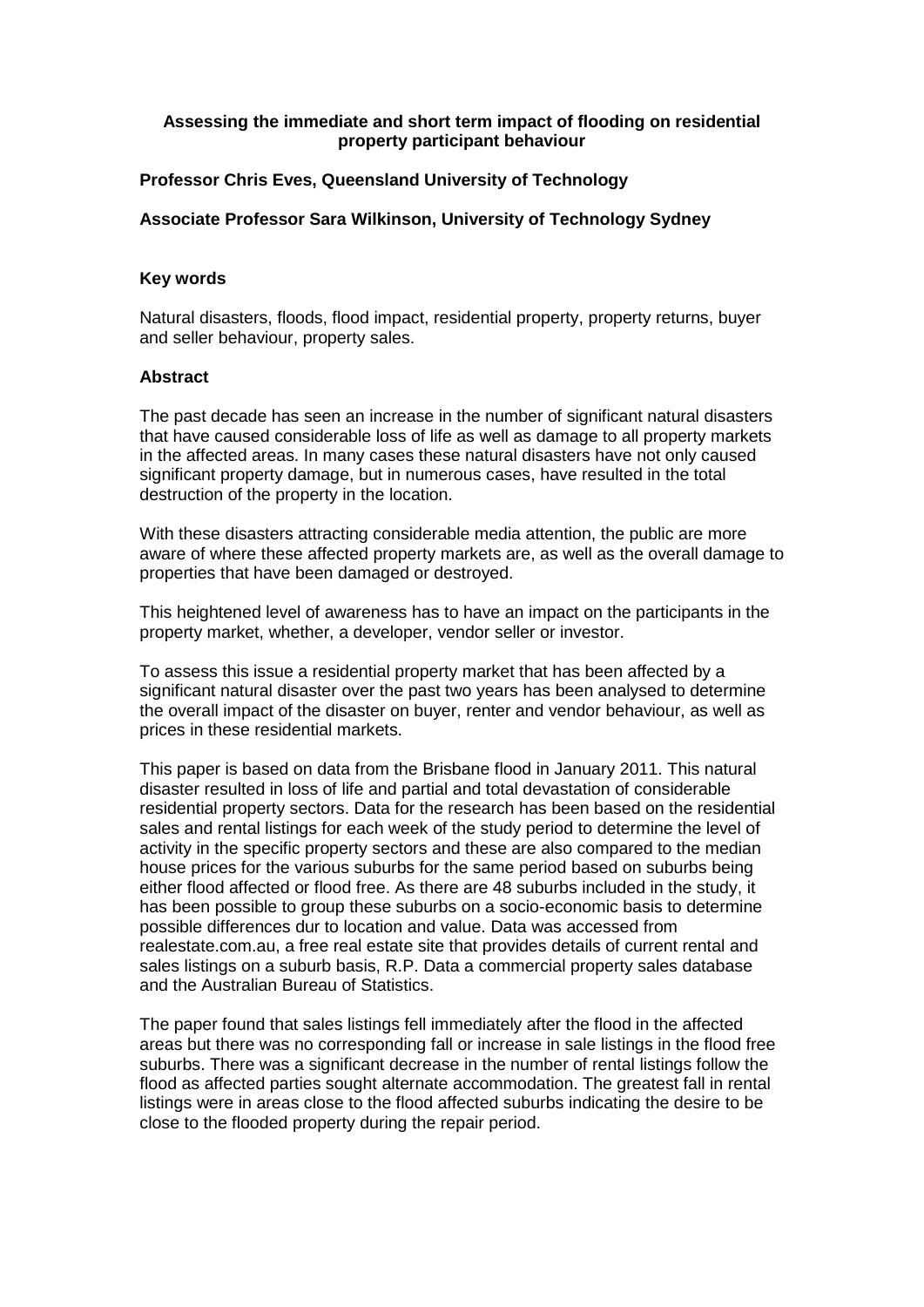### **Introduction**

As world populations increase a greater percentage of a country's land area is taken up with increased urban development and an increase in infrastructure requirements (Brand, 2011). Increasing population also results in an increase in the number of residential properties and commercial properties, often in areas that in the past have been considered unsuitable for urban development. This increased number of properties, development in marginal areas as well as changes in water collection and flows has led to the situation where; worldwide, commercial and residential property markets are becoming more exposed to the consequences of a flood natural disaster

A severe climatic or geological event that would have resulted in some inconvenience 50 years ago can now be a natural disaster in many cities and countries. Following such natural disasters there is often a tally of the cost of the disaster in respect to the number of lives lost, injuries and infrastructure replacement costs and the cost of damaged and destroyed property. However, the actual impact of such disasters on the minimally affected or nearby non affected property markets and consumer behaviour in those property markets is rarely quantified.

There have been a number of studies detailing the long term impact of floods on property markets on property prices and values (Proverbs 2006, Eves, 2002, 2004b, 1999), which have found that property values decrease immediately after a flood but within 3 to 4 years, the difference in price between flood affected and non-flood affected residential property values is minimal. These studies have also shown that in the 12 months following the flood event the differences in value between flood affected and non-flood affected properties in the same location can be up to 35%.

This paper will define natural disasters, provide examples of the extent and cost of the most severe natural disasters, with particular emphasis on flooding and finally analyse the impact of the 2011 Brisbane floods on 48 residential suburbs that were either flood affected or flood free during the 2011 flood event. Previous flood studies have tended to look at the long term impact of floods from a cost to repair, flood mitigation or long term impact on property prices. For the first time this paper has approached the issue of flood impact on residential property markets by analysing the short term behaviour of residential property participants immediately after a flood event. This is achieved by assessing the change in the number of residential properties listed for sale or rent immediately prior to a major flood event and for the 12 months following that event. These listings are compared on a suburb basis and include 24 suburbs suffering significant flood damage and 24 suburbs which were flood free but close to the flood affected suburbs, and in many cases adjoining the flood affected areas.

# **Defining Natural Disasters**

A natural disaster has been defined as climatic or geological events that causes great financial and emotional hardship for individuals or communities and can lead to loss of life (Australian Government, 2007). A more precise definition is provided by Guha-Sapir et al (2004) being:

"*A situation or event of overwhelming local capacity, necessitating a request to the national or international level for external assistance, or is recognised as such by a multinational agency or by at least two sources."*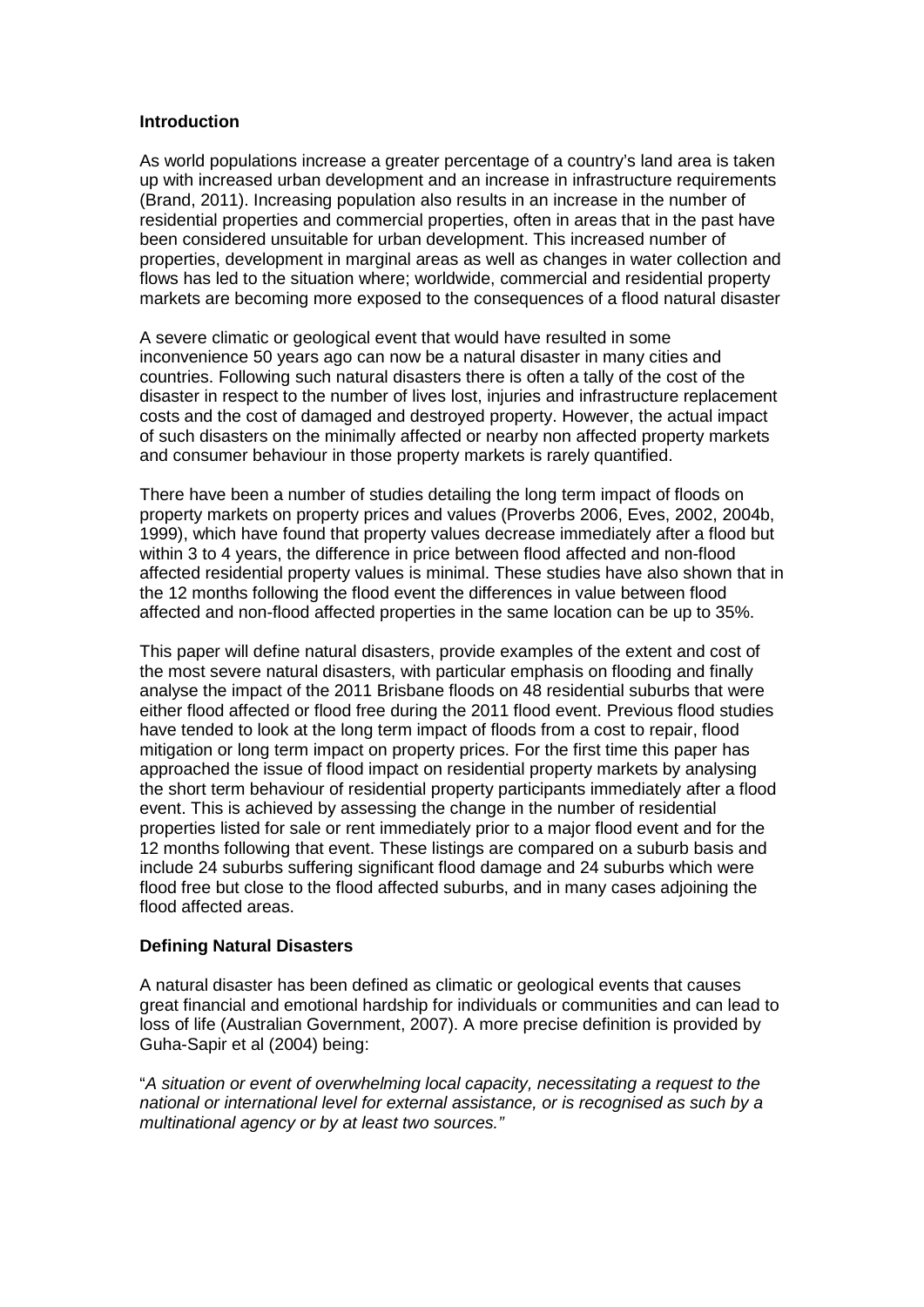These natural disasters can also be defined by the extent of damage, loss of life or affectation. According to EM Dat (2012) to classify as a natural disaster the event must:

- Result in loss of life greater than 10
- A minimum of 100 people have to be affected
- A declaration of a state of emergency has to be declared

or

• A call for international assistance needs to be made.

Natural disasters can be weather or climate based or geological events. The climate and weather based natural disasters include floods, wind storms and drought related events, with the geological events being: earthquakes, volcanic eruptions and tidal waves. A detailed breakdown of natural disasters is shown in Table 1.

Statistics collected by Guha-Sapir et al (2004) show that during the period 1900 to 2003, there were a total of 9,000 events that could be classified as natural disasters and of these more than 80% actually occurred in the period 1973 to 2003

Since 2003, this increasing trend in natural disasters has been continuing, with some of the most severe climatic natural disaster occurring in the past 10 years, including the 2011 Japan earthquake and tsunami, Hurricane Katrina in 2005, the 2004 Indonesian earthquake and tsunami and the 2010 Haiti earthquake.

With increasing populations and the subsequent continued urban development, a severe climatic or geological natural disaster has the potential for increasing loss of life, injury and loss of infrastructure and property.

| rapie i<br>Natural Disaster Types and Occurrence in percentages. |                        |                            |                          |  |  |
|------------------------------------------------------------------|------------------------|----------------------------|--------------------------|--|--|
| <b>Flood Events</b>                                              | <b>Windstorms</b>      | Geological                 | <b>Drought Related</b>   |  |  |
| (84%)<br><b>Floods</b>                                           | (31%)<br><b>Storms</b> | Earthquakes<br>(83%)       | (58%)<br><b>Drought</b>  |  |  |
| Landslides<br>(8%)                                               | (20%)<br>Typhoons      | Volcanic eruptions         | (21%)<br><b>Bushfire</b> |  |  |
|                                                                  |                        | (16%)                      |                          |  |  |
| <b>Mudflows</b><br>(5%)                                          | (16%)<br>Cyclones      | (1%)<br><b>Tidal waves</b> | Extreme temp.(21%)       |  |  |
| (3%)<br>Avalanches                                               | Hurricanes<br>(13%)    | Tsunamis                   |                          |  |  |
|                                                                  | Winter storms (9%)     |                            |                          |  |  |
|                                                                  | Tornadoes<br>7%)       |                            |                          |  |  |
|                                                                  | Tropical storms (4%)   |                            |                          |  |  |

**Table 1 Natural Disaster Types and Occurrence in percentages.**

(Source: EM DAT 2012)

# **Cost of natural disasters**

Figure 1 provides a list of the worst natural disasters based on insured and economic loss. This list varies significantly with Table 2, as natural disasters in countries with higher populations and less developed property sectors and infrastructure do not have the same level of economic loss compared to loss of life. The Venezuela floods ranks as one of the worst flood disasters in the past 20 years based on loss of life(refer to Table 2); but does not rank in the list of worst economic natural disasters, a similar situation applied to the 2004 tsunami in Indonesia which ranked as the  $7<sup>th</sup>$ most severe natural disaster based on loss of life but also does not rank on the basis of economic loss, as the economic loss of this disaster was only US \$14 billion compared to the \$200bn in the Kobe earthquake in Japan in 1995.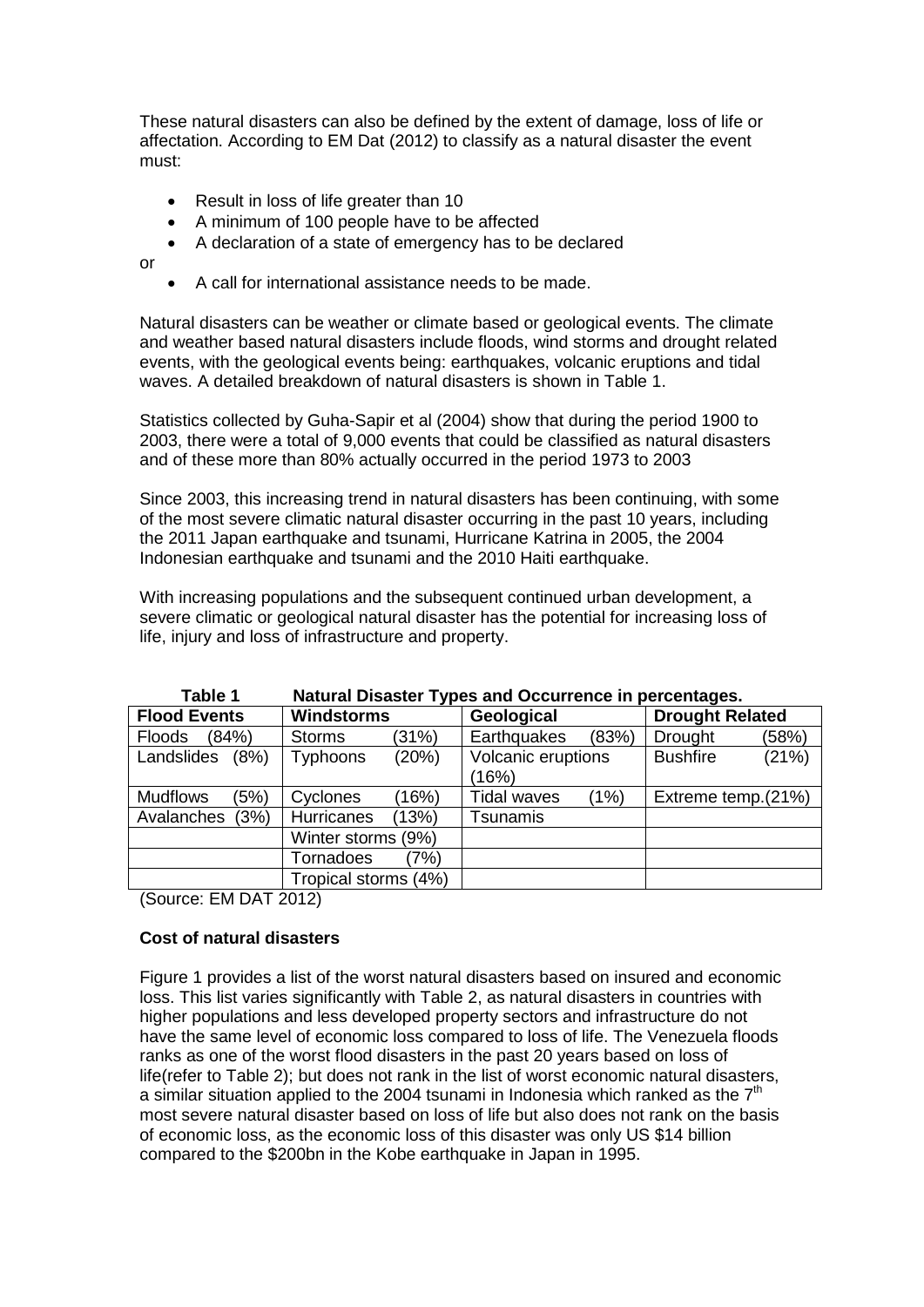

# **Figure 1; Economic Cost of Natural Disasters.**

Figures stated by EM DAT (2012) also confirm that over the past 30 years there has been considerable loss of life from major droughts in developing countries, but the actual economic loss in these drought disasters has not been as significant as the economic losses suffered in the more recent climate and geological natural disasters.

Figure 1 also confirms that the economic loss from earthquakes (including subsequent tsunamis) have been the most significant since 1965, representing a total of 10 of the most severe natural disasters from 1965 to 2011. During the same period floods resulted in five of the worst economic natural disasters and severe storms (hurricanes/cyclones) three of the most severe natural disasters over this time period.

According to Reibeek (2005), the average annual economic cost of a natural disaster as recently as the 1950s was only US\$3.9 billion, but these costs have been increasing since the 1950s. Since 1970, there have been 14 years where the average annual economic costs of natural disasters has exceeded US\$50 billion (Reibeek, 2005). This also reflects the growing and high levels of consumption and affluence in some of the regions affected.

It is also important to note that the worldwide economic cost of natural disaster during 2011 was estimated to be US\$380 billion, with US\$210 billion attributed to the Japan earthquake alone. Munich Re (one of the largest reinsurance companies in the world) states that the number of natural disaster due to geological events has been relatively stable since 1960, but the number of natural disasters due to climate factors has been increasing (New Scientist, 2012).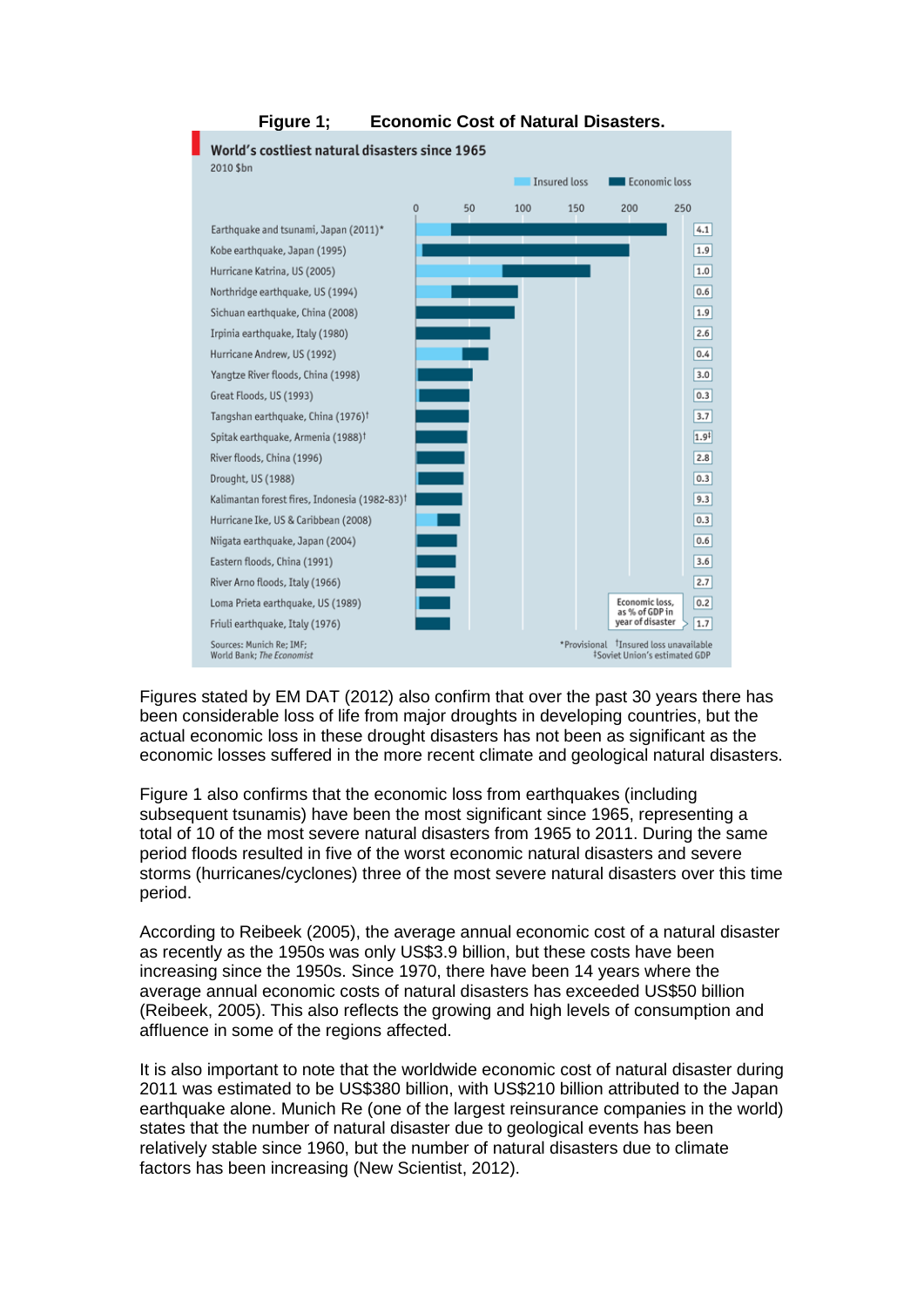| <b>Total Population</b><br>affected | Death toll<br>est) | Event                | Location               | Date             |
|-------------------------------------|--------------------|----------------------|------------------------|------------------|
| 483,635                             | 30,000             | Flash flood          | Caracas,<br>Venezuela  | December 1999    |
| 166,831                             | 6345               | Flood                | Afghanistan            | <b>June 1988</b> |
| 67,000                              | 6200               | Flood                | Hubai, Anhui,<br>China | <b>June 1980</b> |
| 32,000,000                          | 3800               | Flood                | Nth East India         | <b>July 1978</b> |
| 238,973,000                         | 3656               | Floods and<br>storms | China                  | August 1998      |

## **Table 2 Recent Worst Flood Disasters: Loss of Life**

Source: Jonkman (2005)

A study by Chen (2004) found that cyclones have accounted for approximately 30% of all damage to residential property in the  $20<sup>th</sup>$  century, followed by flood  $20<sup>th</sup>$ . bushfires approximately 19% and hailstorms 11%.

## **Natural disaster in Australia**

Severe natural disasters in Australia over the past 35 years have included fatal bushfires in Sydney, Canberra and Victoria, floods in Queensland, Brisbane and northern NSW, and cyclones in Northern Queensland. Each of these events has resulted in significant loss of life, extreme damage and costs associated with the damage to infrastructure, buildings and personal property.

Over the past ten years various residential property markets throughout Australia in general, and NSW in particular, have been subject to substantial natural disasters. These occurrences have included floods, bushfires and hailstorms. In extreme cases the actual rectification costs can be measured in the \$billions for property losses alone and there is now additional losses in relation to global economies and stock markets in affected countries (Worthington, 2008).

Natural disasters such as severe storms and hailstorms have tended to be very indiscriminate in relation to frequency and the actual location of damage, whereas the nature of bushfire and flooding tends to be more defined, with risk prone areas more easily identifiable (Eves, 2002, 2004a, 2004b).

Although these extreme natural disasters tend to be infrequent, occurrences of floods and bushfires in residential property areas are becoming more common, particularly as urban sprawl encroaches closer to waterways, floodplains, National Parks, State Recreation Parks and State Forests.

Table 3 ranks these most severe natural disasters based on total damage costs, normalised to 2010 values. This table shows that during this period the most costly natural disaster based on 2011 prices have been the 2011 eastern Australian floods followed by the Newcastle earthquake. Damage from five of the most severe hailstorms have totalled \$8.86 billion during the same period, followed by bushfires \$4,466 million. Of these significant natural disasters, floods account for a total economic loss of \$8.1 billion.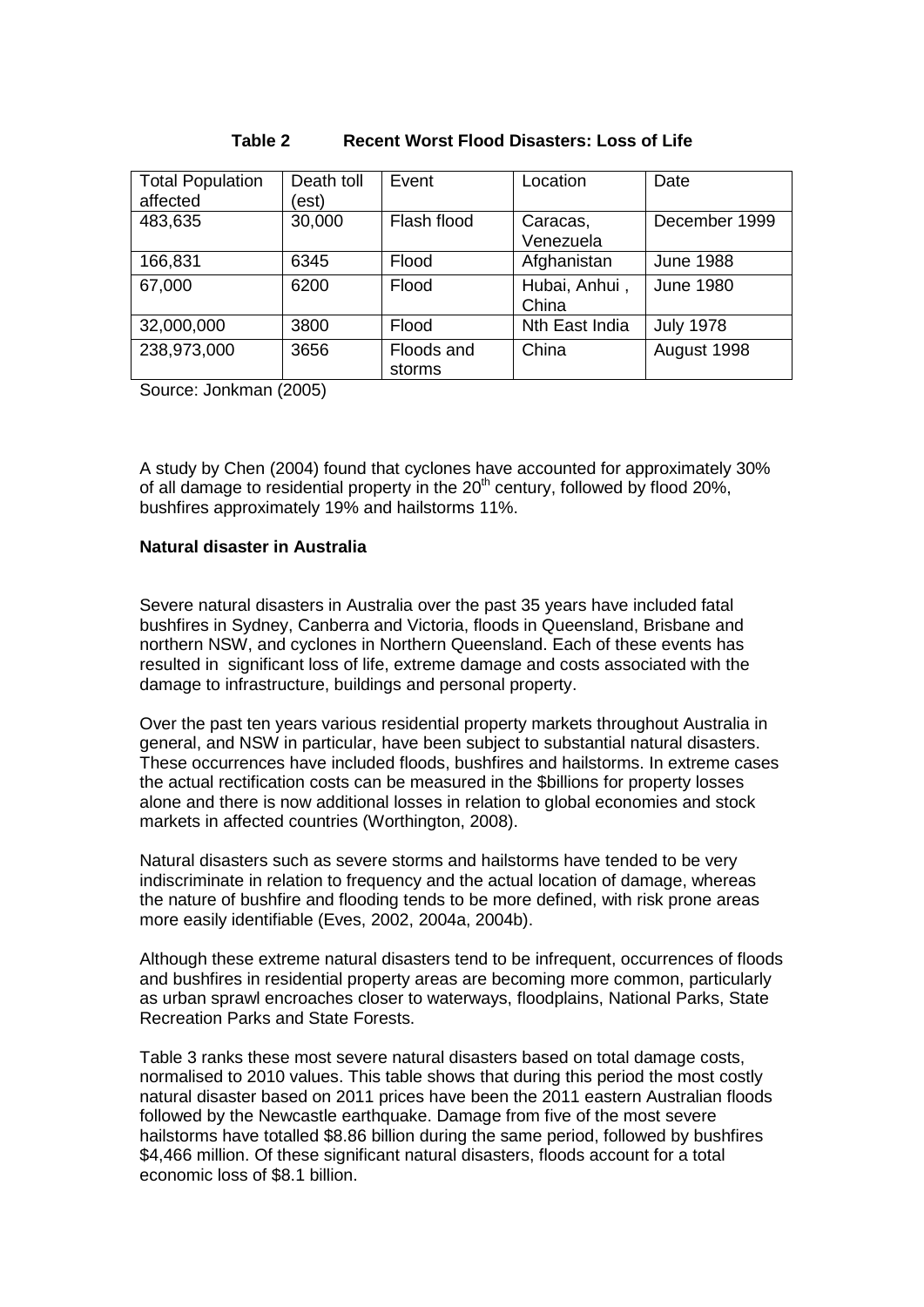In all the discussion above the actual economic loss has been calculated on the physical loss of property (real estate and personal), cost to repair infrastructure and property and business losses. One aspect of a natural disaster that is not addressed in these stated losses is the short term response to the various participants in the residential property sector to these disasters.

| Year      | <b>Natural Disaster</b><br><b>Event</b> | <b>Location</b>          | <b>Normalised Loss (2011)</b><br>(AUD\$ millions) |
|-----------|-----------------------------------------|--------------------------|---------------------------------------------------|
| 2011      | Flooding                                | Eastern Australia        | 5,600                                             |
| 1989      | Earthquake                              | Newcastle                | 4,810                                             |
| 1974      | Cyclone                                 | Darwin                   | 4,083                                             |
| 1999      | Hailstorm                               | Sydney                   | 3,691                                             |
| 2009      | <b>Bushfire</b>                         | Victoria                 | 2,643                                             |
| 1974      | Flood                                   | <b>Brisbane</b>          | 2,338                                             |
| 2010/2011 | Earthquake                              | Christchurch             | 2,300                                             |
| 1985      | Hailstorm                               | <b>Brisbane</b>          | 1,913                                             |
| 1983      | <b>Bushfire</b>                         | Victoria/South Australia | 1,823                                             |
| 1990      | Hailstorm                               | Sydney                   | 1,644                                             |
| 1973      | Cyclone                                 | QLD/NT/WA                | 1,286                                             |
| 1976      | Hailstorm                               | Sydney                   | 817                                               |
| 1986      | Hailstorm                               | Sydney                   | 794                                               |
| 1984      | Flood                                   | Sydney                   | 738                                               |

**Table 3: Natural Disasters in Australia: 1974-2011**.

Source: Sharechat, 2012, Australian Government, 2007; Victorian Government, 2010; Crompton and McAneney, 2008; NSW Fire Brigades, 2003; Department of Community Services, 2002.

#### **Floods and property markets**

Considerable work has been carried out on flood effects on property markets by Bell (1999), Donnelly (1988), Skrantz and Strickland (1987) in the US, and Chou and Shih (2001) in Taiwan. Fibbens (1994), Lambley and Cordery (1991) and Eves (2004; 2002) have carried out studies in relation to the effect of flooding on residential property values in the Sydney region, including the tracking of flood prone property values over time. The majority of these studies have indicated that a flood event will result in a ;loss in value for affected residential properties.

Studies by Tobin and Montz (1988, 1990, 1994 and 1997) provided a comprehensive review of the impact of floods on house sales and selling prices in a number of US locations. Results from the 1988 study confirmed that house prices decreased by up to 17% after the 1986 Yuba River flood and at the time of the analysis in 1988 the residential property market in the flooded locations had not returned to pre flood levels. The 1997 study was particularly enlightening, with the analysis covering a residential market that was subject to recurring flood events over a short period of time and the same area as the 1988 study. These results showed that floods have an immediate impact on residential house prices in the affected areas, with houses with slight flood damage recovering value quicker and with severe and prolonged flooding the market for affected houses can take up to 10 years to recover to similar levels to non flooded houses.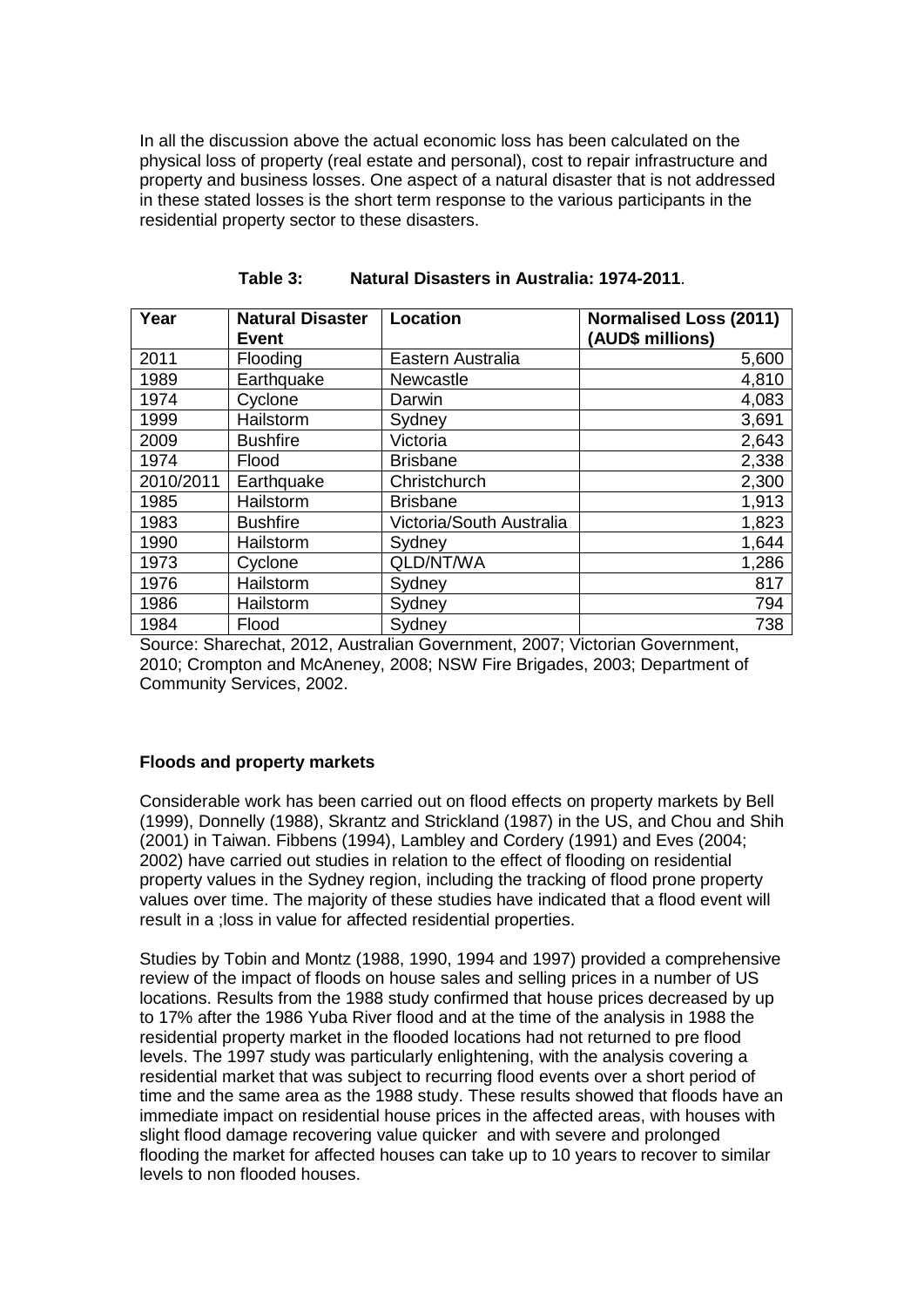In Europe several flood studies carried out by Apel, Thieken, Merz and Bloschl (2004) and Merz, Kreibich, Thieken and Schmidtke (2004) addressed the issues of modelling flood building damage estimates and flood risk uncertainty assessment in Germany. These studies were predominately based on the prediction of possible flood inundation and damage due to levee breaches.

Kreibich, Thieken, Petrow, Muller and Merz (2005) analysed the residential property areas affected by the 2002 flood of the Elbe River. They surveyed building owners/occupiers to determine how flood prevention measures reduced the overall impact and damage on flood affected properties. This study found that flood prevention measures reduced building damage and that there was a 42% increase in building installing flood prevention measures after the 2002 Elbe river flood.

The more recent studies carried out by Lamond and Proverbs (2006), Lamond et al (2007) Eves and Brown (2002) and Eves (2004b, 2002) in the UK have shown that a flood will have its greatest impact on a residential property market in the first 12 months after the flood event but differences in prices between flooded and nonflooded properties would reduce over time and after 3 to 4 years of no further flooding house prices tend to be similar.

Lamond et al (2005) have also carried out comparative research of floods and housing markets in the US. This study has shown that the impact of flooding on house prices has varied significantly depending on the event and the location of the market, with price reductions of up to 30% and in a number of instances there was no impact on the residential property markets in the flood location. These previous flood studies have focused on areas of price differences, values, risk management and models to predict market reactions to flood events in residential property markets. This study focuses on how the participants in the residential market react to flood events in respect to their sale and rental of properties in the 12 month period immediately after a major flood event.

#### **Research Methodology**

The study focuses on the Brisbane (Queensland) floods that occurred in January 2011. As previously stated the economic impact of this flood exceeded \$AUD 5 billion (refer to Table 3).

This figure represents substantial portions of the residential markets in these affected Brisbane suburbs and therefore provides a sound basis to examine the impact of flood disasters on residential property markets and buyer/vendor/renter behaviour.

Data has been collected for the Brisbane flood event for the month prior to the event and the following 12 months after the event in respect to average weekly sales and rental listings and volume of sales. Sales data has been collected for the 12 months prior to the event and the 12 months after the flood.

Data for 48 suburbs was obtained for the study, with 24 suburbs being subject to extensive flooding and 24 suburbs being of similar residential property characteristics but not flood affected.. As there are currently 190 suburbs in the Brisbane Local Government Area the study area represents 25% of the Brisbane housing market. However, when considering only the flood affected suburbs the study covers over 95% of the suburbs that had significant flood damage.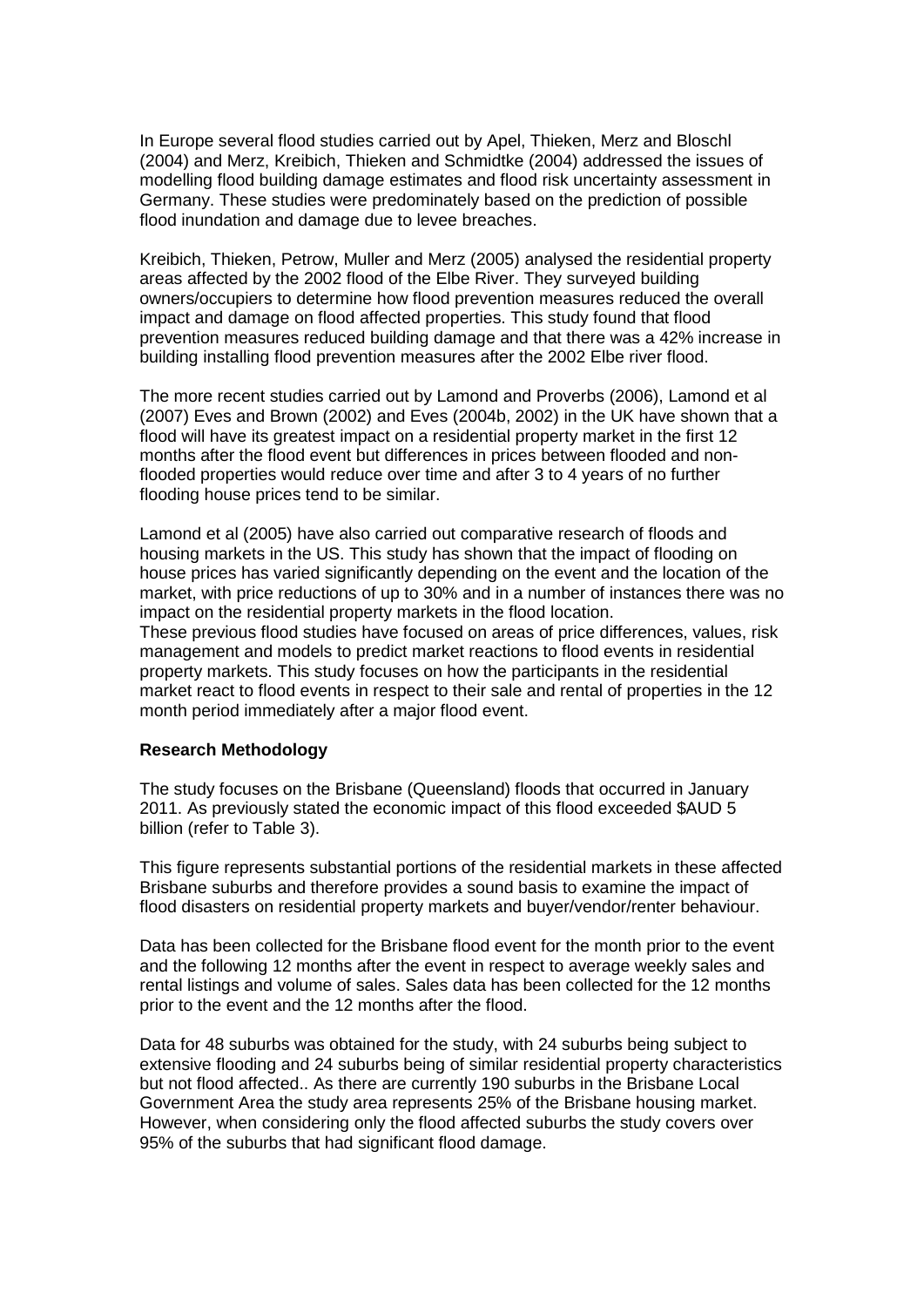Realestate.com.au was the data base used to determine the average number of sales listings and rental listings for each of the suburbs in the study. This data was collected on a weekly basis and used to determine an average weekly figure per month for analysis purposes. The volume of sales and average sales price for each suburb was obtained by analysing the RP Data sales database. This commercial data base records every residential property sale that occurs and allows these sales to be sorted based on property type, location, zoning and sales date. The data was analysed on a comparison basis between the non-flood and the flood affected residential suburbs. Australian Bureau of Statistics demographic census data was used to determine the socio-economic status of each of the suburbs. For this study suburbs of similar socio-economic status were compared to determine if the results varied depending on the type and value of the residential property in the various suburbs.

The data has been analysed to determine:

- The change in the number of average weekly residential property sales listings over the study period.
- The change in the number of average residential property rental listings over the study period
- Volume of residential property sales over the period and comparison with the previous 12 months
- Comparison of median price trends between flood affected and non-flood affected suburbs in Brisbane.

## **Results and Discussion**

The research results will be discussed on a location basis with the conclusions providing a comparison between the various natural disasters and their respective property market performance. For this paper, the focus will be on free standing residential property, with some general comment on the residential unit market in the subject areas if applicable to the results. A full analysis of the residential unit/townhouse market in the subject areas will form part of another research paper.

# **Brisbane Floods**

The Brisbane flood in January 2011 was the first major flood in Brisbane since 1974. The nature of the flood, although lower than the 1974 level, actually resulted in greater property losses compared to previous floods and this increase has been compounded by the significant increase in urban development from 1974 to 2011 in areas known to be affected by flooding.

For this study the results have been presented on the basis of the overall classification of suburbs on a value basis. In all, the study compares a total of 48 Brisbane suburbs, 24 suburbs that had flooding issues and 24 suburbs that were not flood affected in anyway. Not all houses in the flood affected suburbs were inundated. However, extensive media coverage of the flood made people aware that these suburbs were subject to flooding.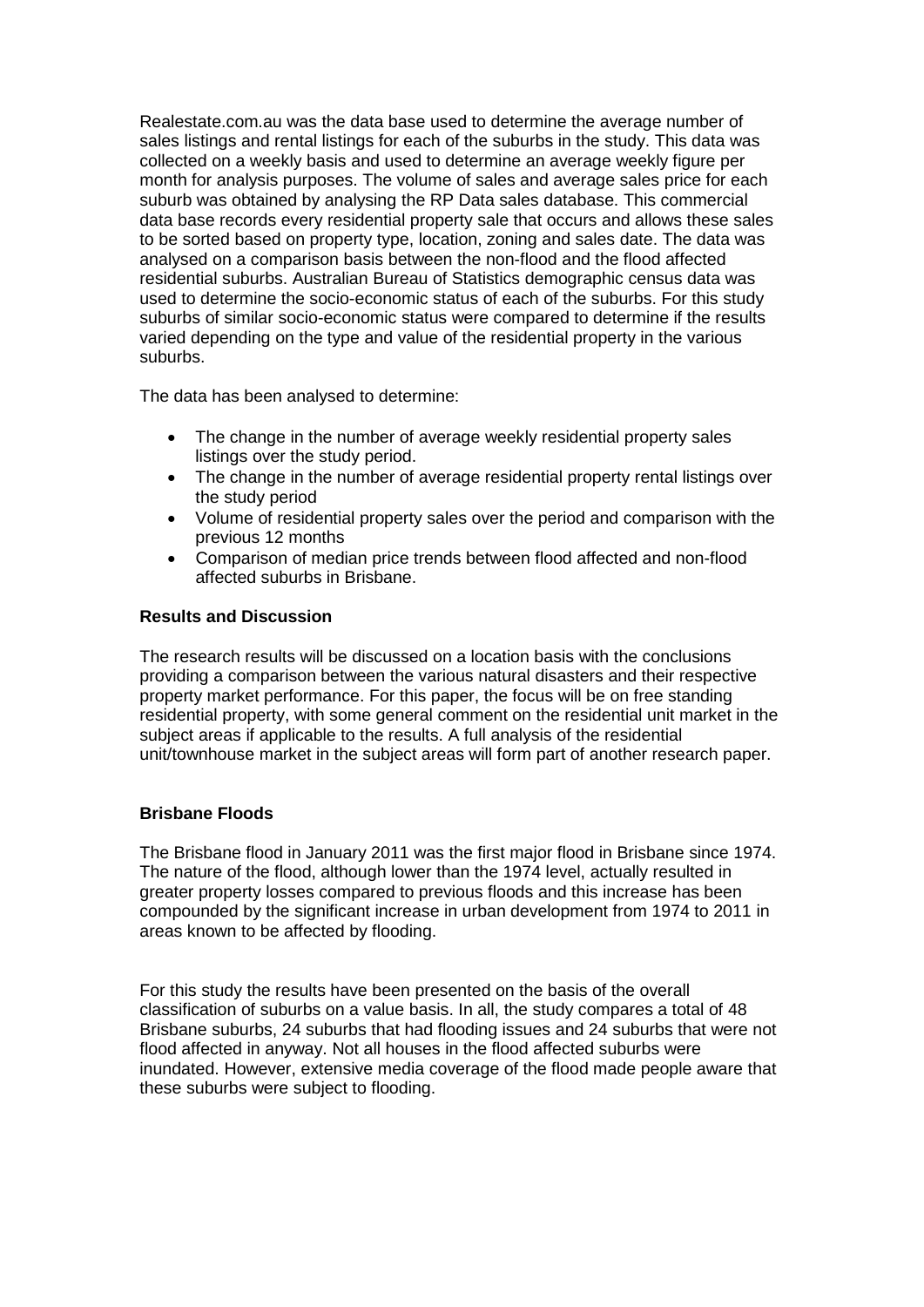**Figure 2:Socio-Economic comparisons: House Sale Listing Numbers (Volume) Low Value Suburbs**



## **Sales listings Houses**

Figures 2 to 4 show the average weekly residential house sales listings for the month prior to the floods and the following 12 months after the floods. Each figure compares listing for flood affected suburbs and non-flood affected suburbs. Although the suburbs were reasonably similar in relation to housing demographics, there was considerable less sales listings for the flood affected suburbs in the low to middle socio-economic areas but a higher number in the high socio-economic areas compared to residential sale listings in the flood free suburbs.

From Figure 2, it can be seen that in the month following the flood, there was a 7.8% drop in the number of sales listings in the low value flooded suburbs but a corresponding 3.8% increase in sales listings in the flood free suburbs. However, after one month the number of sale listings in the flood affected low value suburbs started to increase, with this increasing trend continuing until September 2011. During the first six months after the flood the percentage increase in weekly sales listings for the flood affected low value suburbs was 4% compared to 5.8% for the flood free suburbs From July 2011 the trend in sales listings declined for both sectors, with the flood affected sale listings falling 6.9% but a 19% decrease in sales listings for the non-flood affected suburbs. This decreasing trend in the non-flood suburbs also reflected the general softening of the Brisbane housing market over that period but also suggests that after the initial flood period a greater number of property owners were presenting their homes for sale in the flood affected low value suburbs due to limited financial resources to repair their properties or taking the opportunity to move to a less impacted suburb.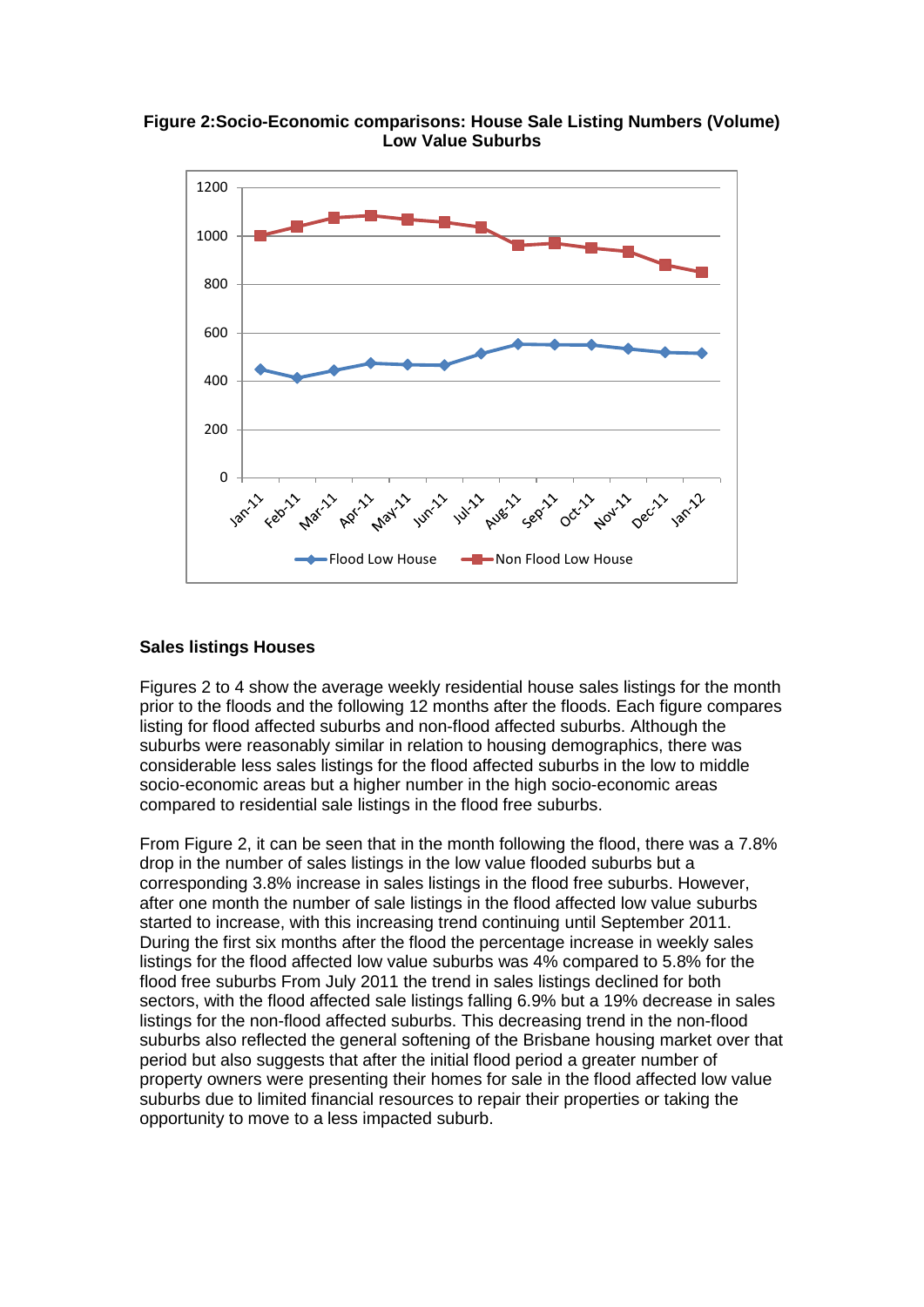**Figure 3: Socio-Economic comparisons: House Sale Listings Numbers (Volume): Middle Value Suburbs**



In the middle value suburbs there was a decrease in sales listings for both flood affected and non-flood suburbs in the two months following the floods, a respective decline of 8.2% and 2.0%. Again, while the number of sales listing continued to decline for the non-flood suburbs throughout 2011, there was an increasing trend for property listings in the flood affected middle value suburbs. This again suggests that despite a softening of the residential property market, people in the flood affected suburbs were more anxious to sell.

Figure 4 shows the trend in house sale listings for the high value suburbs. Interestingly, the impact of the floods on sale listings was not as pronounced in these higher value suburbs compared to the lower and middle value suburbs. Both flood and non-flood suburbs showed a declining trend in sales listings from January 2011 to September 2011, at which point both saw an increasing trend in sales listings. Figure 4 also shows that the trend in sales listing were very similar (although volumes were different), indicating that the decision to sell was more a market decision rather than the impact of the flood. Over the 12 month period, the decrease in sales listings for the high value residential flood affected suburbs was 3.9%, with the flood free high value suburbs recording a decrease in sales listings of 19.3%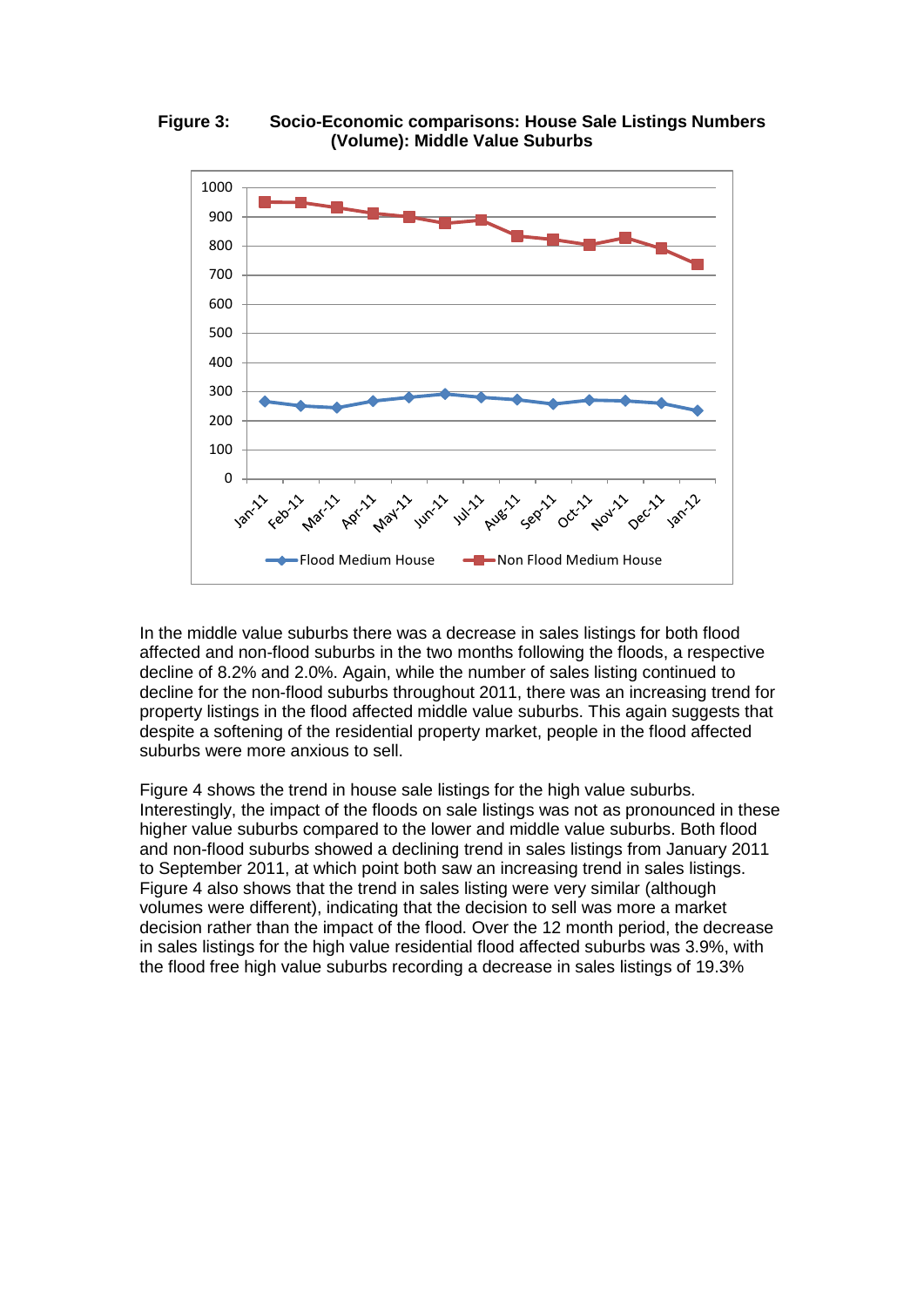**Figure 4: Socio-Economic comparisons: House Sale Listings Numbers (Volume): High Value Suburbs**



## **Rental Listings Houses**

Any significant flood event causes housing stress for the affected parties, with a requirement to seek alternate accommodation pending repair to or sale of the affected house. Based on this assumption, it is expected that immediately after a severe flood there will be a decrease in the number of residential properties being offered for rent, as this short term housing demand issue is resolved.

Figures 5, 6, and 7 show the change in average weekly residential house rental listings, from January 2011 to January 2012, across suburbs in the study area. Regardless of the value status of the flood and non-flood affected suburbs, there was a decrease in the number of residential houses available for rent immediately after the flood (within one week). However, after the first week following the flood, the market reaction differed according to the socio-economic status of the suburb.

Figure 5 shows that in the first month following the flood there was a drop of approximately 50 house rentals in both non-flood and flood affected lower value suburbs, this was a 12.9% fall for the non-flood suburbs but 20.5% decrease for the flood affected suburbs. The significant percentage decrease in the flood affected suburbs can also be attributed to a number of the house listed for rent prior to the flood were actually damaged by the flood. However, after 2 months a considerably higher number of rental houses were listed for rent in the flood affected low value suburbs compared to a trend of declining house availability for rent in the non-flood lower value suburbs. This indicates people renting in these lower value flood affected areas took the opportunity to move to other areas after the flood rather than staying in flood affected suburbs. From October 2011, the trend in rental listings were very similar, indicating that the rental market had stabilised between the two sectors.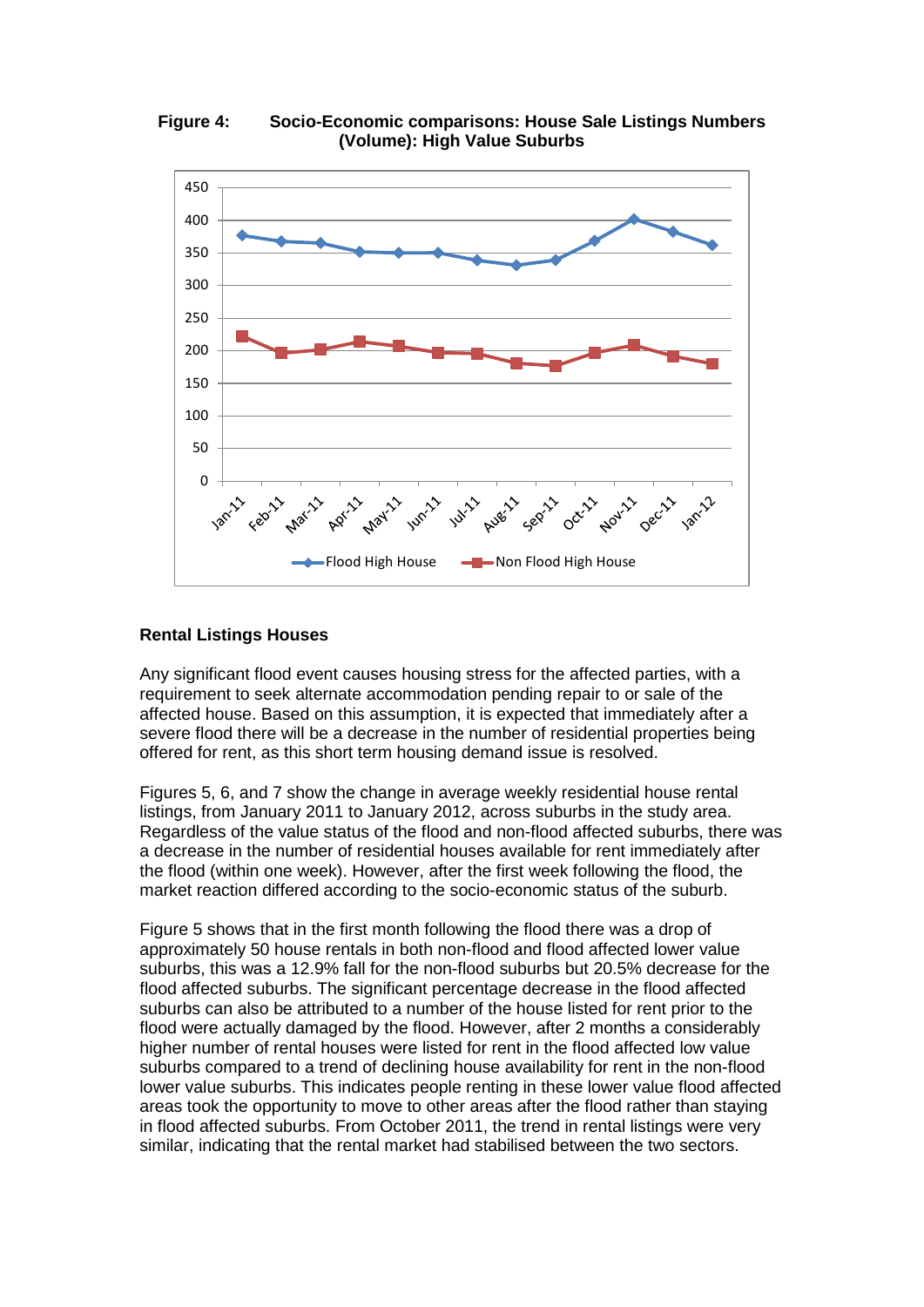**Figure 5: Socio-Economic comparisons: House Rental Listings Numbers (Volume): Low Value Suburbs**



The impact of the floods on the middle value suburbs of Brisbane does not appear to be as significant as the low and high value suburbs. Figure 6 shows that while the volume of rental properties available in the suburbs was different, the monthly trend in rental listings was reasonably similar throughout 2011.



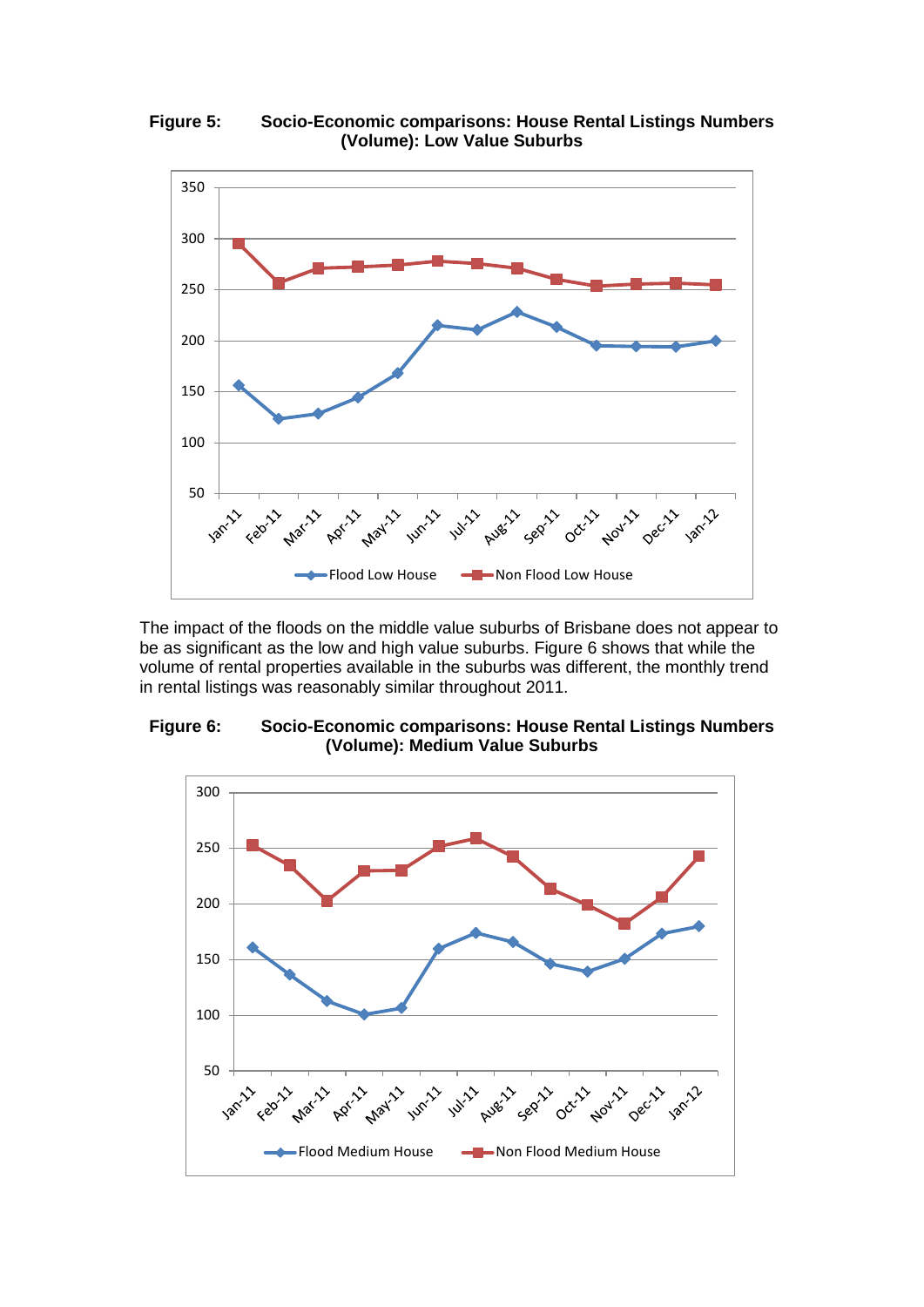#### . **Figure 7: Socio-Economic comparisons: House Rental Listings Numbers (Volume): High Value Suburbs**



The high value rental property market in the flood free suburbs has shown a relatively stable number of houses available for rent over the 12 months following the flood (refer to Figure 7), with rental listings showing .an 18.5% increase from January 2011 to January 2012. The rental listings in the flood affected high value suburbs increased by only 7.3%, but the monthly rental listings were more volatile.

However, in the two months following the flood, the number of houses available for rent in the high value flood affected suburbs decreased from a weekly average of 198 homes to 100 homes. This suggests that many of the home owners whose properties were flooded immediately sought nearby rental accommodation until their properties could be repaired.

It is also interesting to note that the number of rental properties being listed in all suburbs increased after 6 months from the flood, which would suggest that owners of the flood affected properties only took short term leases to cover the repair period for their own homes.

# **Median Price**

Although the study compares suburbs that were subject to flooding and suburbs that were flood free, it is important to note that not all houses in the flood affected suburbs were actually affected in any way. However, based on previous studies by Proverbs (2006) and Eves (2004, 2006) the stigma of flooding can also have an effect on property in the immediate vicinity of the severe flood damage. In areas where the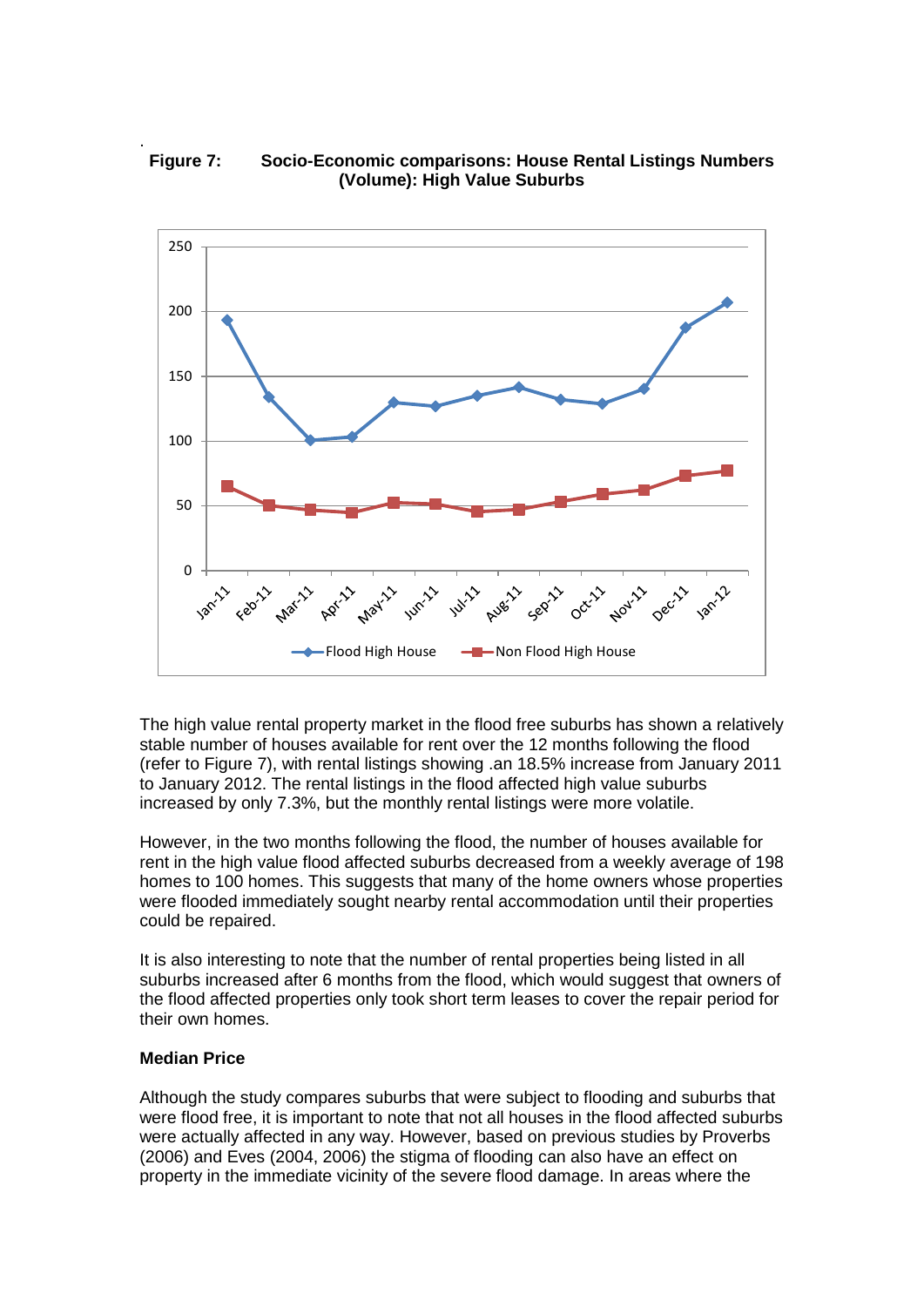flooding was widespread the impact on median house prices is consistent across the housing stock; however. If there was only a small section of the suburb affected the impact on the overall median price for that suburb would be limited. To avoid this issue only suburbs that suffered significant and extensive flood affectation were included in the study. This data has been presented on a quarterly basis to reflect the typical reporting cycles for this property asset class in Brisbane and to smooth the variations due to unequal sales volumes on a monthly basis.

|                |                  | Low Non-     |                  | <b>Med Non-</b> |                   | <b>High Non-</b> |
|----------------|------------------|--------------|------------------|-----------------|-------------------|------------------|
| 2011           | <b>Low Flood</b> | <b>Flood</b> | <b>Med Flood</b> | <b>Flood</b>    | <b>High Flood</b> | <b>Flood</b>     |
| Q1             | 423000           | 409333       | 597667           | 545667          | 882333            | 792333           |
| Q <sub>2</sub> | 327333           | 385667       | 620333           | 514000          | 816000            | 723333           |
| Q <sub>3</sub> | 345333           | 376000       | 584667           | 516000          | 750000            | 739333           |
| Q4             | 388667           | 378000       | 608333           | 517000          | 741667            | 736000           |
| 2011           |                  |              |                  |                 |                   |                  |
| Return (%)     | $-8.12$          | $-7.65$      | 1.78             | $-5.25$         | $-15.94$          | $-7.11$          |

| Table 5: | <b>Brisbane Median House Price Comparison 2011.</b> |  |  |
|----------|-----------------------------------------------------|--|--|
|          |                                                     |  |  |

Table 5 compares the change in the quarterly median price for houses in the study area for the 12 months following the flood. This table shows that the low value flood affected suburbs had a 22.7% fall in median house prices in the three months immediately following the flood. In this period the only sector that did not show a decrease in the median house price were the flood affected medium value suburbs. This can be explained to some extent in that there was more overland flooding with limited in house flooding in the middle value suburbs, whereas the flooding in the high value and lower value suburbs was generally into the houses causing minor to major structural damage. Flooding over the land only was predominately more nuisance than costly and the physical evidence of the flood was more quickly removed.

This table also shows that over the 12 month period following the floods there has been a general decline in the median house price for all sectors other than the flood affected medium value suburbs. This can be explained to some extent by the type of flood affectation across the flood prone suburbs. The higher value suburbs were all on or near the Brisbane River and the lower value suburbs affected by the floods were all in very low lying parts of Brisbane and these low lying areas covered a significant portion of the affected suburbs. Only parts of the medium value suburbs were close to the Brisbane River or low lying.

In the 12 months after the flood, the most significant difference in the median price between flood affected and flood free house prices has been in the high value suburbs of Brisbane, which recorded a fall in median price of 15.94%, compared to a decline of 7.11% for non-flood high value suburbs for the same period.

Actual sales in the various suburbs have also had an impact on the median price for houses in those areas. Table 6 compares the sales transaction volume between the flood affected and non-flood suburbs. In the case of the higher value suburbs, over the past 12 months, there have been 110 houses in the flood affected suburbs to 93 sales in the flood free suburbs. This contrasts significantly to the lower and middle value suburbs, where the sales in the flood free areas have been greater than sales in the flood affected suburbs (164/318 and 169/374 respectively).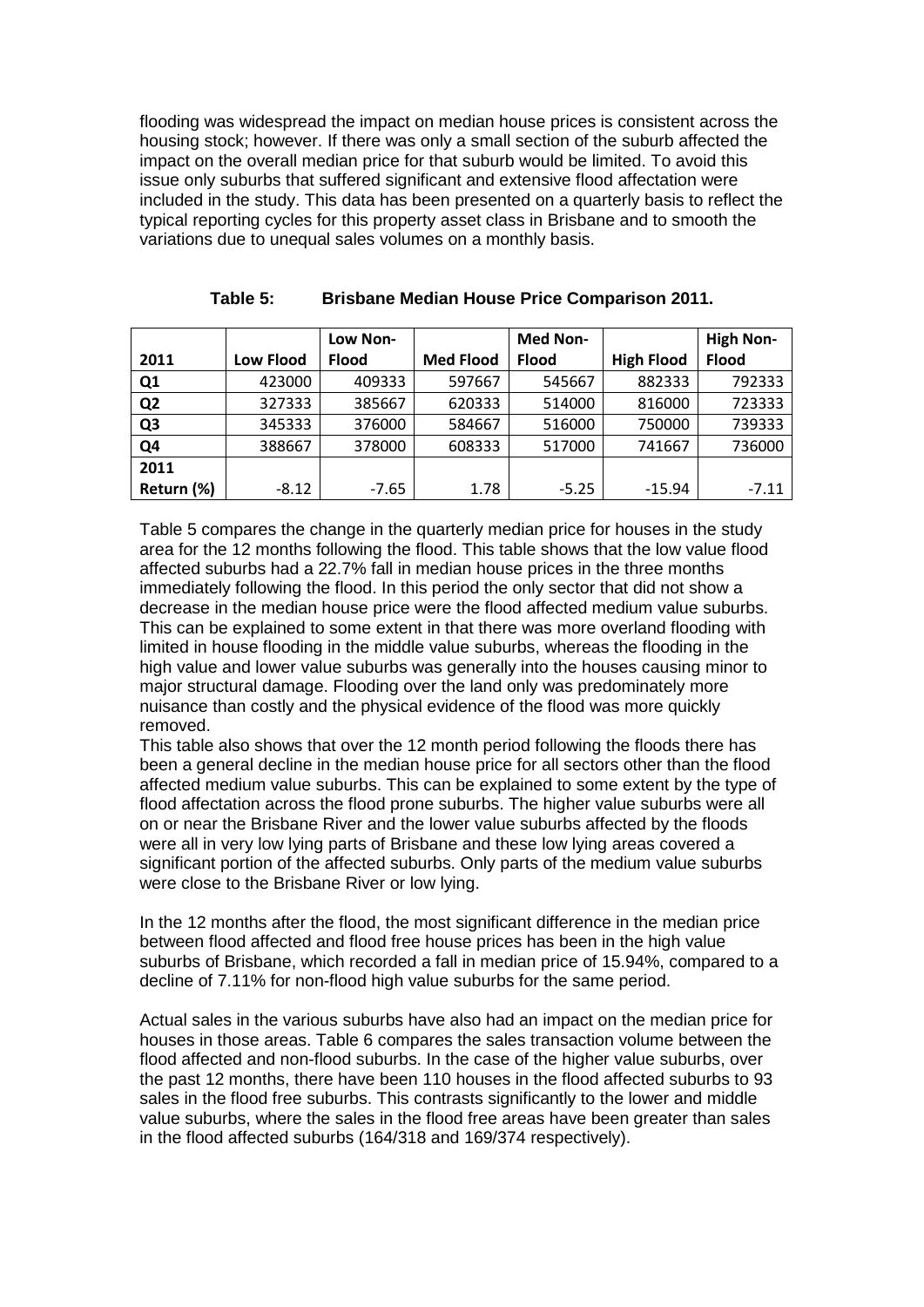|                           | 2011/1 | 2011/2 | 2011/3 | 2011/4 |
|---------------------------|--------|--------|--------|--------|
| <b>Flood Total Houses</b> | 84     | 133    | 104    | 121    |
| Non Flood Total Houses    | 177    | 237    | 194    | 177    |
| Flood Low House           | 25     | 52     | 40     | 47     |
| Non Flood Low House       | 72     | 102    | 84     | 60     |
| Flood Medium House        | 29     | 49     | 39     | 52     |
| Non Flood Medium House    | 81     | 113    | 87     | 93     |
| Flood High House          | 30     | 32     | 25     | 23     |
| Non Flood High House      | 23     | 23     | 23     | 24     |

# **Table 6 Sales Transactions Brisbane 2011**

# **Sales to listings**

Figures 8 to 10 compare the number of residential house sales each month to the average weekly sale listings for that month across the suburbs in the study. These figures show that the trend in sales to listings has been significantly different across the various socio-economic areas of Brisbane.

Figure 8 shows that both the trend in monthly sales transactions has been virtually the same for flood free and flood low value suburbs over the past 12 months, despite the higher number of sales in the flood free suburbs. The actual percentage turnover in the low value suburbs has been as low as 4.2% to a maximum of 11.9% for the flood affected suburbs, with the flood free suburbs showing a minimum turnover of 3.95% and a maximum turnover of 12%.

Although the general trend in sales to listings has been similar in the middle value suburbs, the actual turnover to listings has been consistently higher in the flood affected suburbs compared to the non-flood suburbs.



**Figure 8: Monthly Sales to Average Weekly Listings (%): Low Value Suburbs**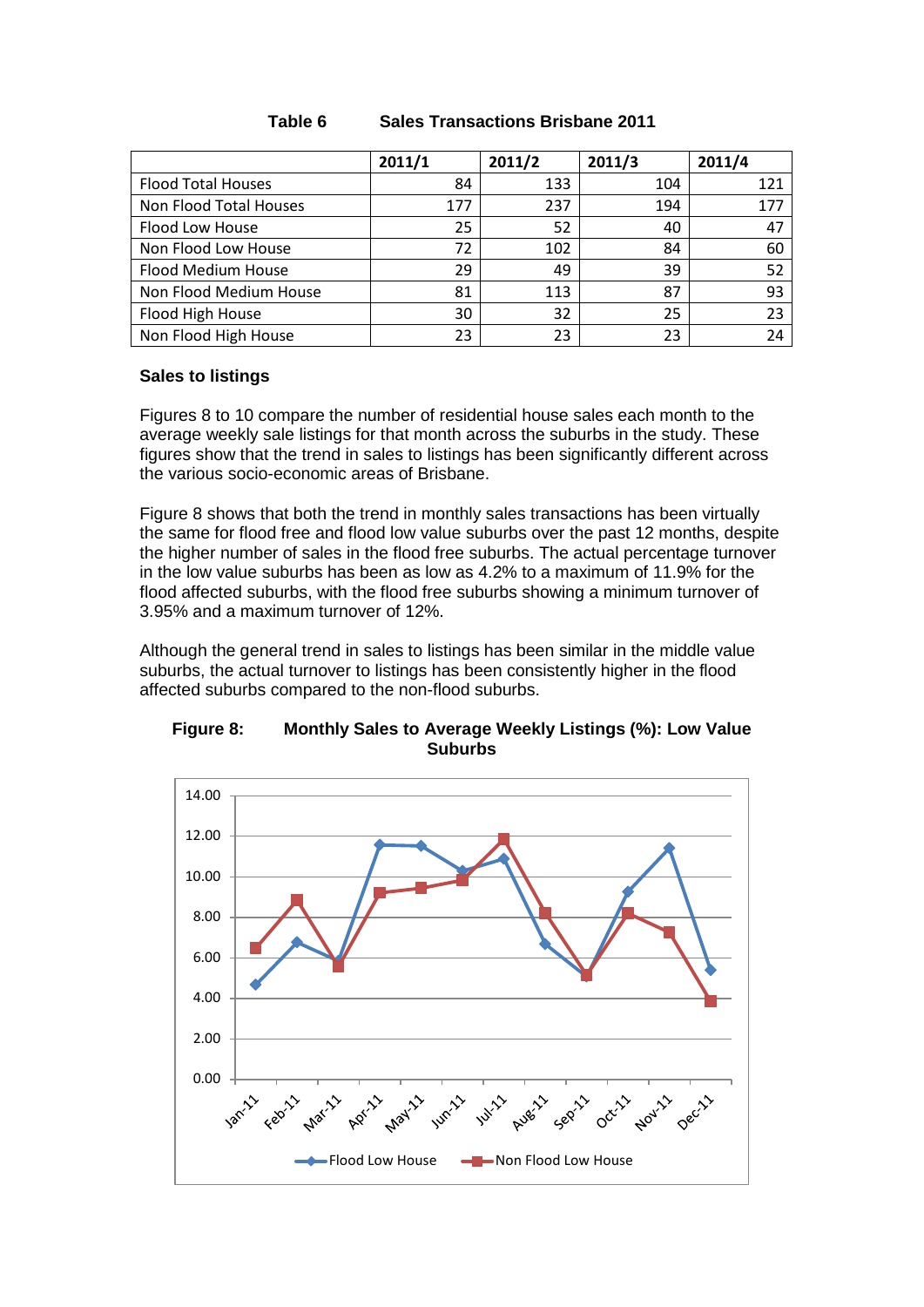

**Figure 9: Monthly Sales to Average Weekly Listings (%): Medium Value Suburbs**

Figure 9 shows that over the past 12 months the sales to listing turnover for the flood affected suburbs in the middle value suburbs has been as low as 6.8% in January 2011, but this rate increased in each successive month to 20% in May 2011 and a year high of 23%. These sales to listings rates were nearly double the rates for flood affected properties in the low and high value suburbs.

**Figure 10: Monthly Sales to Average Weekly Listings (%): High Value Suburbs**

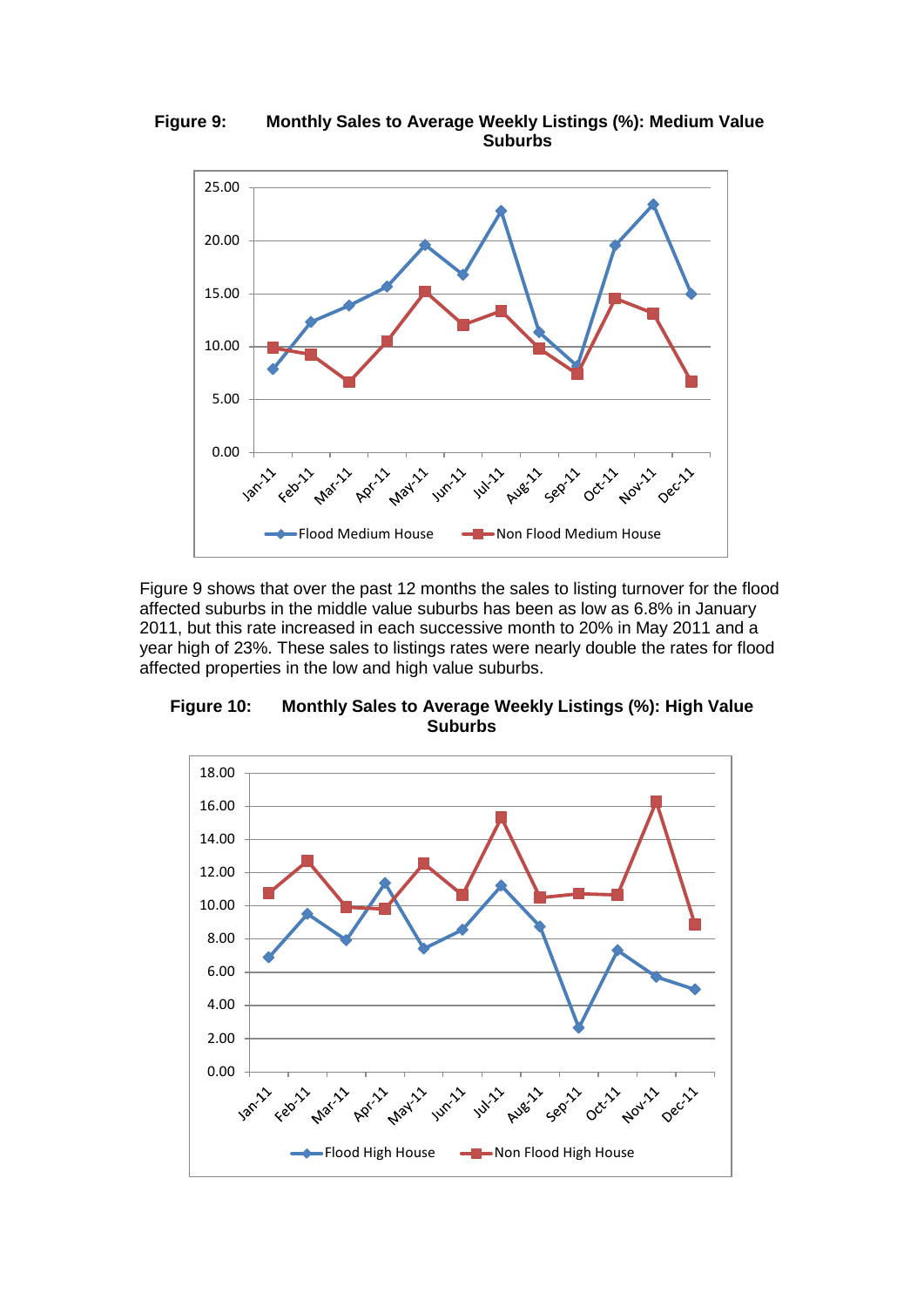During the same period, the percentage rate of sales to listings in the non-flood middle value suburbs was consistently lower than the flood affected suburbs, with lowest conversion percentage of 5.7% in December 2011 and a highest rate of 15% May 2011. However, these rates were still higher than the low and high value suburbs for either flood free or flood liable residential property.

Figure 10 shows that the rate of sales to sale listings in the higher value suburbs has not been similar to the other property sectors. In the case of the higher value suburbs the predominant sales activity has been in the flood affected suburbs but the conversion rate of sales to listings has been much lower in the flood affected suburbs compared to the non-flood suburbs. In September 2011 sales in the flood suburbs were only 2.6% of average weekly listings for that month and the highest conversion percentage was 11.7%. In the flood free suburbs the highest conversion percentage was 16%, with a low rate of 8.5%

## **Conclusions**

The main focus of this study has been to determine how residential property buyers, sellers and tenants have reacted in the 12 months following a significant flood event,. and to determine if their property market behaviours have been affected by the flood event and subsequent reporting of the event.

The results show that there is a significant impact on the number of properties being offered for sale immediately after the flood, with the volume of stock decreasing in the flood affected suburbs due to damaged properties being taken off the market. However, after 2 to 3 months the number of homes being listed for sale in the flood affected suburbs increases in a similar trend to the non-flooded suburbs, although volumes remain lower.

In cases where the damage from the flood is widespread, the impact on sale listings is consistent and results in an overall decline in listings until such time as major repairs are undertaken. This is particularly the case in the high value suburbs in Brisbane that were flood affected. These suburbs had the greatest degree of impact and the flood affects were more widespread and took longer to rectify than other suburbs. In these suburbs the percentage of sales to listings was significantly greater for the flood free properties compared to houses in the flood affected high value suburbs. The actual sales to listing percentages in the lower value suburbs for flood free and flood affected suburbs was similar, indicating that although there were lower numbers of property offered for sale in the flood affected suburbs, this did not result in a lower number of transactions, suggesting that buyers saw the reduction in median house prices as an offset to potential future flood damage.

Following the Brisbane 2011 flood, there was an immediate impact on the rental property market in all of the study suburbs. Rental property listings decreased immediately after the flood event as people sought alternate accommodation. The drop is more prominent in the higher value suburbs as these people generally have greater access to funds to rent, whereas the alternatives are not as great for house owners/renters in the lower value areas. The take up of rental units is greater than houses as the rental period is only for a short period not long term. After 6 months there was an increase in available rental property across all suburbs as those who rented while their own properties were repaired, moved back in.

The market response to the Brisbane flood has been very much determined by the location of the residential property. For flood affected homes in the higher value suburbs, owners tended to rent alternate accommodation while their homes were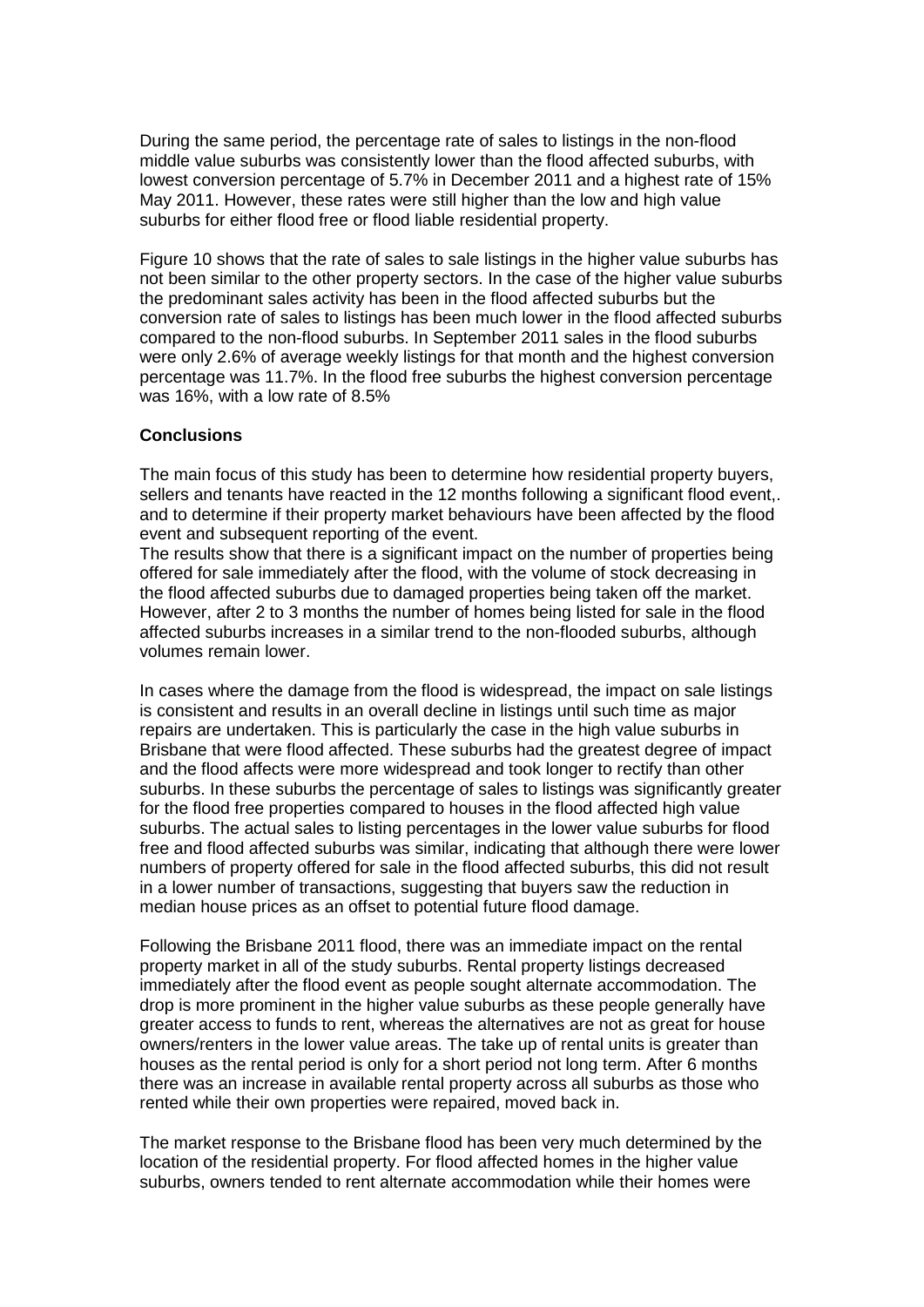repaired and did not put their damaged properties on the market. However, in the lower value suburbs, a greater number of flood damaged homes were listed for sale rather than repaired, this could also be due to a lower level of insurance cover in lower socio-economic areas or flood affected owners taking the opportunity to sell and move to flood free locations.

This study has been limited by the fact that not all suburb data was available for the 12 months leading up to the flood to assess the actual trends prior to the January 2011 flood. However, the study does provide a range of findings that would be applicable to residential housing markets in major cities and towns that are impacted by a significant flood event.

#### **References and Bibliography**

Australian Government. 2007. Natural disasters in Australia. www.australia.gov.au/australian-storey/natural disasters. Accessed 14<sup>th</sup> February 2012.

Bell, R. 1999. *Real Estate Damages*. Appraisal Institute, Chicago.

Chou, S.H. and Shih, H. C. 2001. Impact assessment of flood risk on residential property market in Taiei metropolis. Proceedings of 8<sup>th</sup> European Real Estate Society Conference. June 2001

Donelly, W.A. 1988. Hedonic price analysis of the effect of floodplain on property values. Journal of American Water Resources Association. Vol 25, Issue 3,pp581- 586.

EM-DAT. 2012. Int Disaster Database. [www.emdat.be.](http://www.emdat.be/) Accessed 2<sup>nd</sup> February 2012. Eves, C., 2002. *The Long Term Impact of Flooding on Residential Property Values* Property Management Vol 20 No. 4, pp 214-227

Eves, C., 1999 *The Influence of Flooding on Residential Property*. Unpublished Conference Paper. International Real Estate Society Conference, Kuala Lumpur Malaysia. January 1999

Eves, C & Brown, S K (2002) The impact of flooding on residential property values in England. In Proceedings of 9th European Real Estate Society Conference, Glasgow, Scotland .

Eves, C. 2002 The long term impact of flooding on residential property values. *Property Management*. Vol, 20, No. 4, pp 214-227.

Eves, C. 2004a, The impact of bushfires on residential property markets. *Pacific Rim Property Research Journal*. Vol. 10, No. 4, pp 413-427.

Eves, C. 2004b. The impact of flooding on residential property buyer behaviour: an England and Australian comparison of flood affected properties. *Structural Survey.*  Vol. 22, No. 2, pp 84-94.

Eves C 2012. Natural disasters and property markets: A global issue. 6<sup>th</sup> International Real Estate Research Symposium. Inspen Campus, Kuala Lumpur, Malaysia 24<sup>th</sup> to 25<sup>th</sup> April 2012.